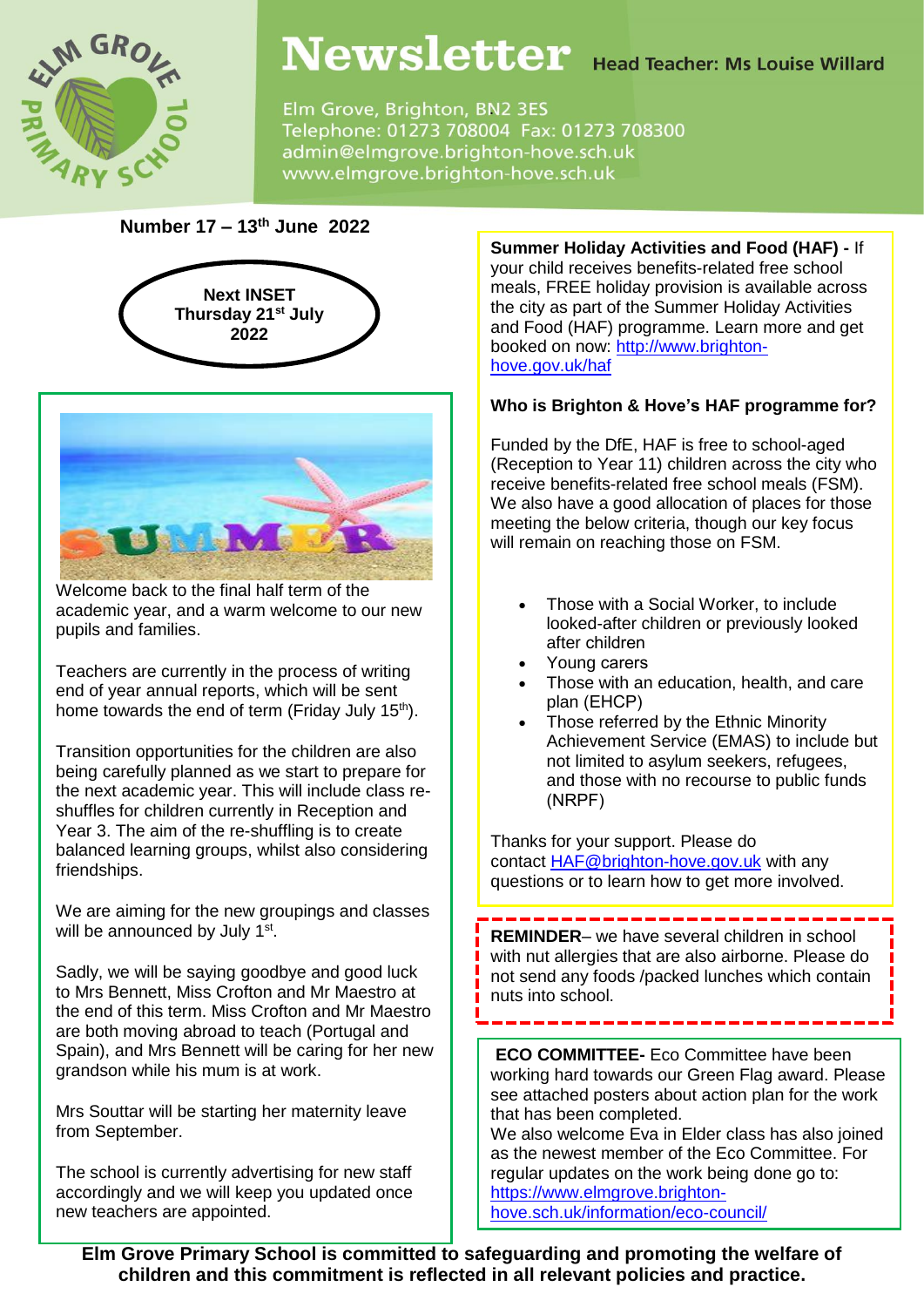

The Department for Education has given a book<br>about Queen Elizabeth II for every pupil in the about Gueen's England in the overy paper in the country. This is to celebrate the Queen's recent Platinum Jubilee. The Department for Education has given a book

Elm Grove pupils will bring home their copies this week. The children can keep the books and do not need to return them to school.

**Sun Safety -** now that the summer months are finally upon us it is important that all of our pupils stay safe when outside at break and lunchtimes. We know that staying safe in the sun is important for both our long term and short term health and that children can be especially sensitive to sun burning.

On these hot and sunny days please ensure that your child/ren come into school wearing sun cream (SPF30 and above is recommended) and wearing appropriate clothing. Children are able to wear sun hats outside (not in class) and can bring in named suncream to apply in school

**Attendance -** thank you for you're continued support in working with us to improve attendance at Elm Grove. Having looked at the past terms registers we are aware that a large amount of late marks are negatively impacting our overall attendance. If we could all work together to ensure children arrive on time, 8.50am for a prompt 9am start, this would have a positive impact not only on the children's start to the day but also drastically improve overall attendance. Should you need any support or advice please contact Sam and Tammy [\(InclusionTeam@elmgrove.brighton-hove.sch.uk\)](mailto:InclusionTeam@elmgrove.brighton-hove.sch.uk) .



All schools are now required to have an **Attendance Policy** which follows statutory policy. Please see Elm Grove policy attached with this newsletter.



**Changing Narratives** - in partnership with Brighton & Hove Libraries, Changing Narratives have launched a Book Review Competition for 5- 11 years. Please see the attached letter for more information.



**Blossom Garden Volunteer Session -** Only 2 more sessions before we break up for the summer holidays!

Saturday June 25th Saturday July 9th

If you've been thinking about coming along but not made it yet, it would be great if you could get to one of these last sessions. You'd be warmly welcomed! We've done almost a full academic year in the Blossom Garden and other playgrounds. It's been lovely but it's also sadly essential due to lack of funds means the school infrastructure is in a dire state.

Hope to see you on a Saturday soon. Drop in any time. If the gate is locked, call Emma on 07737 926 442 and someone will come up and let you in.



**The next homework grids will be published on Friday 24th June and Friday 8th July.** The homework grids will be uploaded onto the homework page of the school website: [Homework](https://www.elmgrove.brighton-hove.sch.uk/year-groups/homework/)  – [Elm Grove Primary School,](https://www.elmgrove.brighton-hove.sch.uk/year-groups/homework/) Brighton

**New member of the Admin Team –** we will be welcoming Ms Alice Iliffe Miller to Elm Grove when she joins the Admin Team at the end of June. Alice will work school hours, Monday – Friday.

**Elm Grove Primary School is committed to safeguarding and promoting the welfare of children and this commitment is reflected in all relevant policies and practice.**